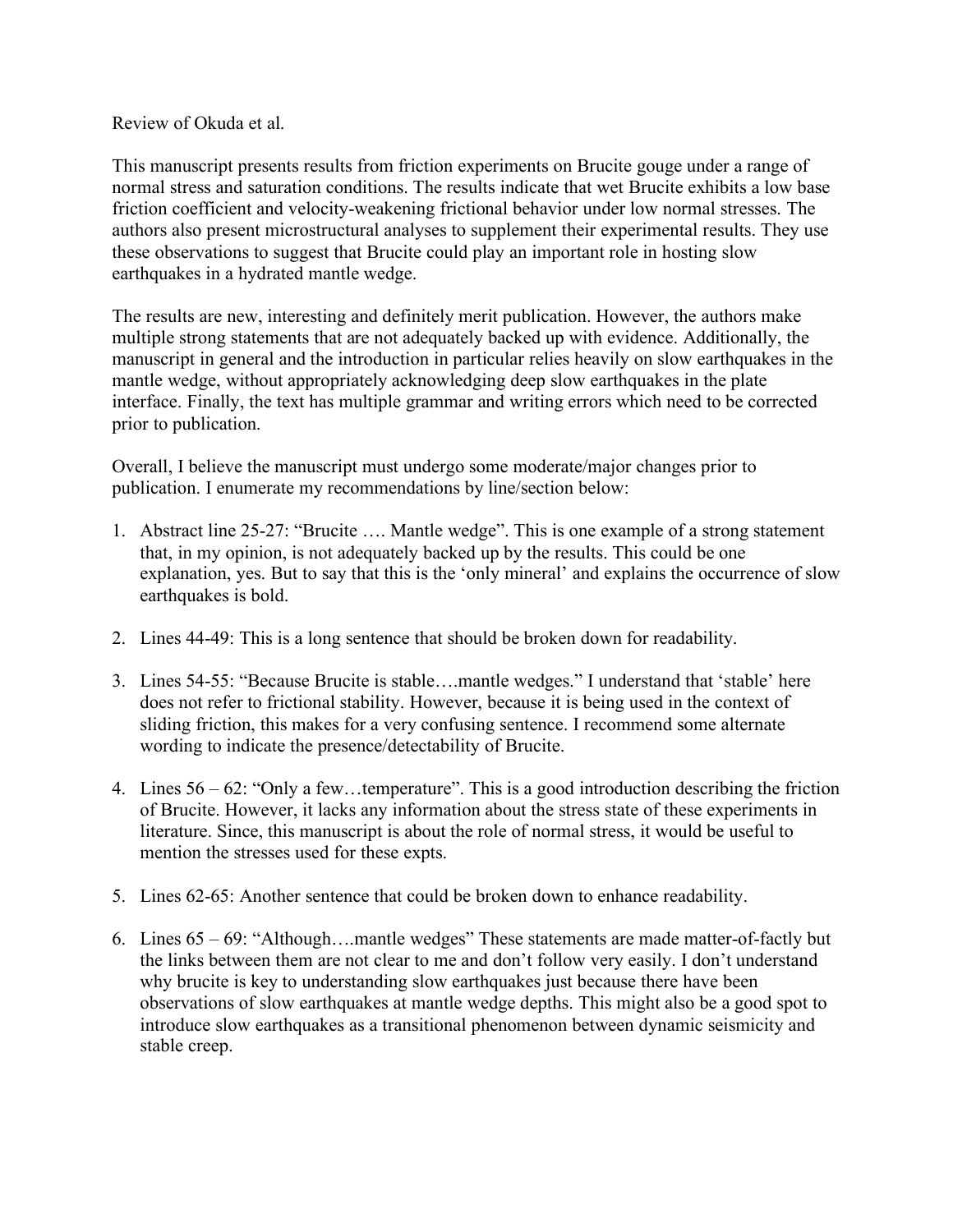- 7. Lines 70 -85: This paragraph is probably better suited near the introduction to the frictional behavior of Brucite. Right now, the authors talk about Brucite friction, then about the mantle wedge, then back to Brucite friction and normal stress.
- 8. Lines 83-85: Again, this role of Brucite is being boldly overstated at this point as the only conceivable possibility.
- 9. Line 90: Is WAKO a company?
- 10. Line 94: What is the thickness of these gouge layers? Also, was there any mechanism to prevent the gouge 'paste' from squeezing out of the sides in the wet experiments?
- 11. Line 100: How did you ensure/measure saturation? Presumably mixing the brucite with distilled water alone simply ensures that the gouge is wet, not that it is saturated and all the pore volume is filled with water.
- 12. Lines 125-126: Are these cohesion values from literature? If so, please cite your sources.
- 13. Lines 149-150: Not sure if I agree with this entirely. Yes, within the framework of the aging law in sliding of rough interfaces, the dc reflects asperity diameter in some fashion. However, in the context of gouge experiments with a given porosity, one may also consider the alternative interpretation of dc as the width of a localized shear zone (Marone & Kilgore, 1993) as an appealing definition.
- 14. Lines 153-154: I understand the point the authors are trying to convey here, but this statement is very strong. Yes, there is an ongoing debate as to the choice of a 'right' constitutive law. However, stating that the value of  $a - b$  is 'more' critical needs additional evidence or citations. One might argue that the roles of dc, stiffness k etc. are just as important.
- 15. Lines 221-223: "The a-b …. Values." Why does an identical a-b value for up and downsteps necessarily imply that normal stress conditions control this? For a given set of velocities, a-b is independent of the normal stress anyway, so I don't understand this connection.
- 16. Lines 231 234: "Although…smaller than b1". Yes, b2 is often smaller than b1 and its effect is small, but is dc2 is also smaller? Often, in a 2 state veriable framework, dc2 >> dc1.
- 17. Figure 4: Please annotate that column 1 is all upsteps and column 2 is downsteps.
- 18. Lines 257-268: Many of these observations are also consistent with recent works by Kenigsberg et al. (2019, 2020 – JGR) on clay-rich gouges although they document clear Y and P foliations. This may be worth noting.
- 19. Lines 310-315: Based on your own sketches in Figs. 5-6, it appears that the deformation could well be accommodated, at least in part, by the Riedel shears. Since there appears to be no additional measurements of gouge compaction/dilation, it seems like the interpretive